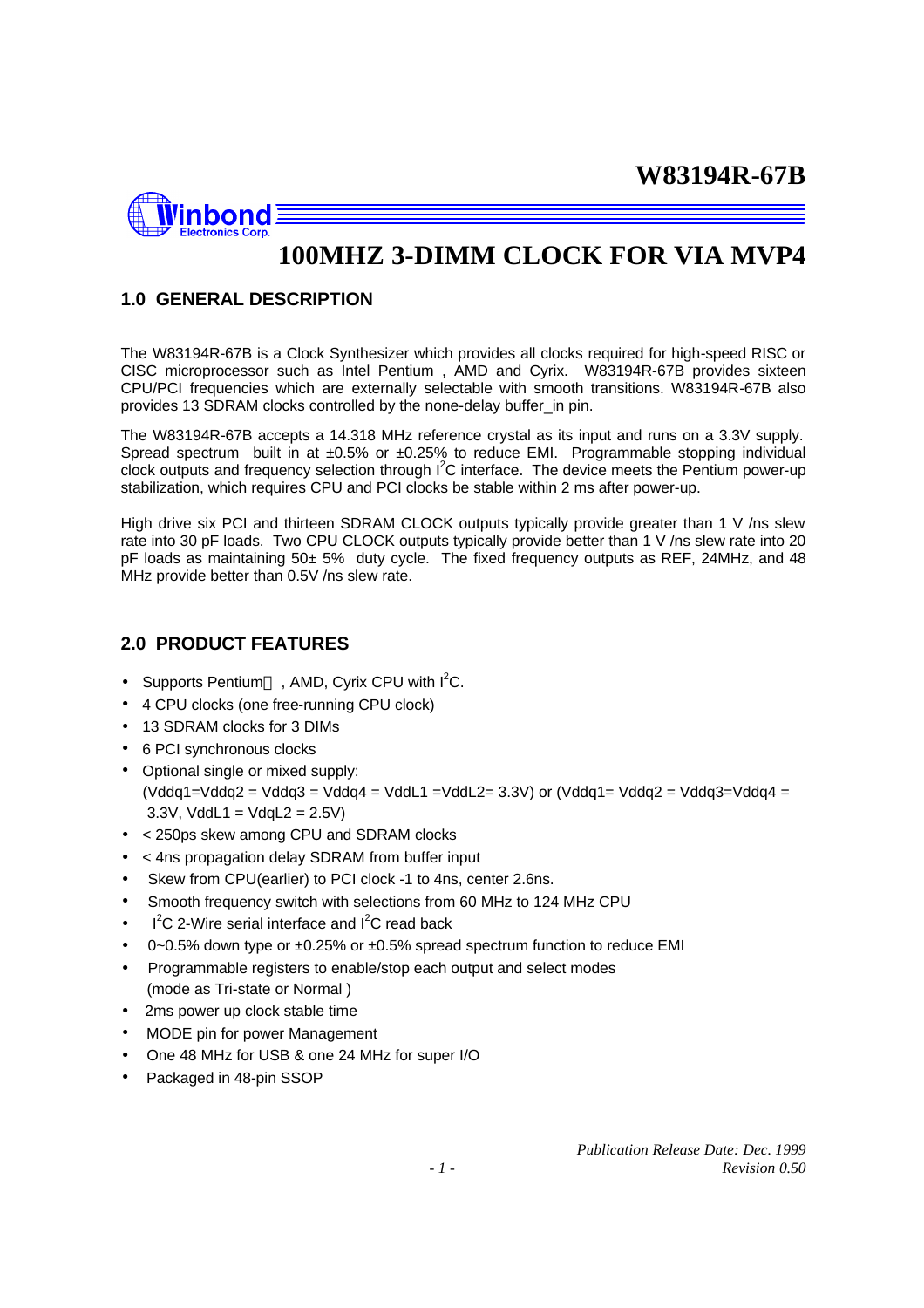

#### **PRELIMINARY**

# **3.0 BLOCK DIAGRAM**



### **4.0 PIN CONFIGURATION**



*Publication Release Date: Dec.. 1999 - 2 - Revision 0.50*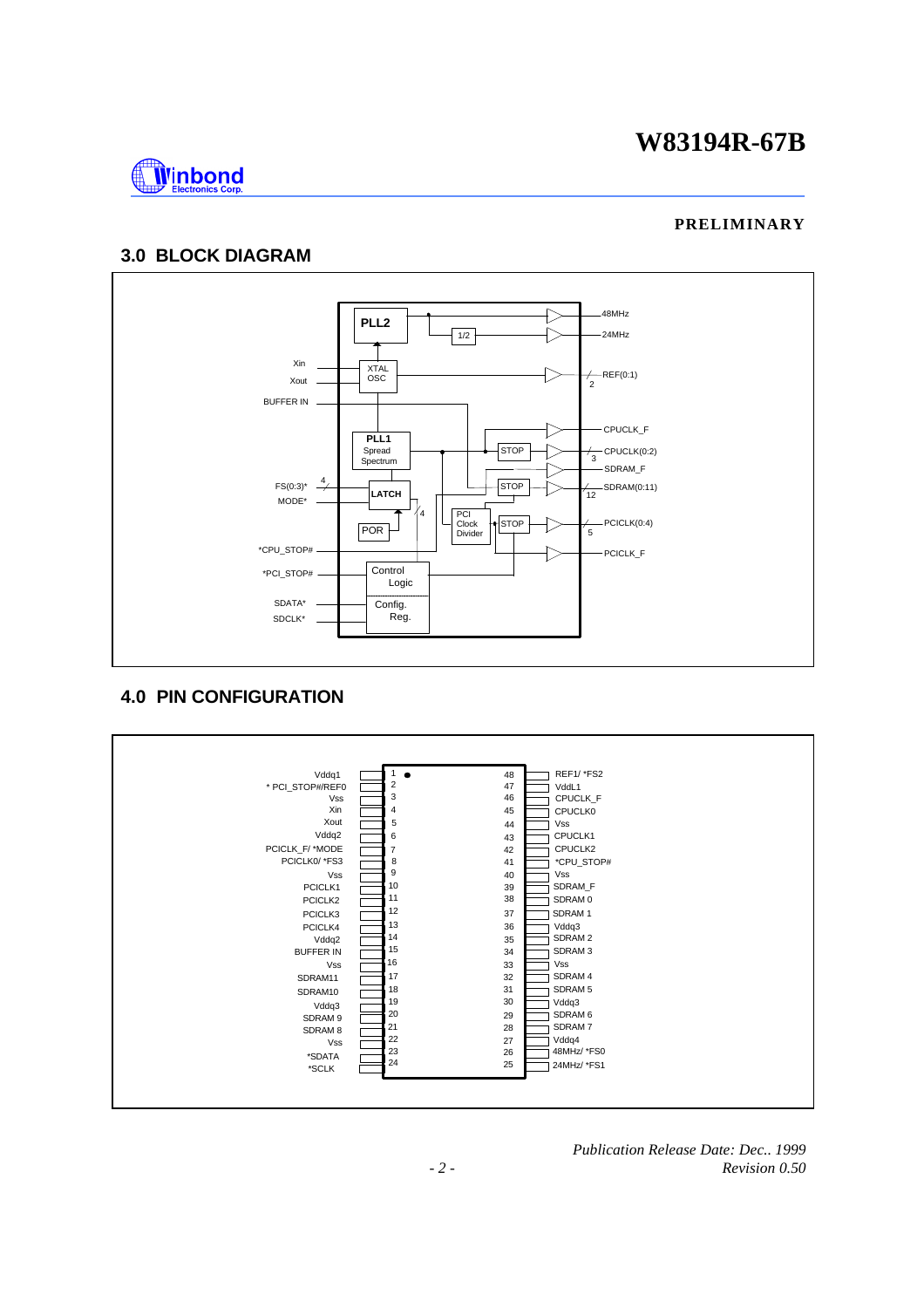

#### **PRELIMINARY**

# **5.0 PIN DESCRIPTION**

IN - Input OUT - Output I/O - Bi-directional Pin # - Active Low \* - Internal 250kΩ pull-up

### **5.1 Crystal I/O**

| <b>SYMBOL</b> | <b>PIN</b> | 1/O | <b>FUNCTION</b>                                                           |
|---------------|------------|-----|---------------------------------------------------------------------------|
| <b>Xin</b>    |            | IN  | Crystal input with internal loading capacitors and<br>feedback resistors. |
| <b>Xout</b>   |            | OUT | Crystal output at 14.318MHz nominally.                                    |

## **5.2 CPU, SDRAM, PCI, IOAPIC Clock Outputs**

| <b>SYMBOL</b>     | <b>PIN</b>                                        | I/O                     | <b>FUNCTION</b>                                                                                                                        |  |
|-------------------|---------------------------------------------------|-------------------------|----------------------------------------------------------------------------------------------------------------------------------------|--|
| <b>CPUCLK F</b>   | 46                                                | <b>OUT</b>              | Free running CPU clock. Not affected by<br>CPU STOP#                                                                                   |  |
| CPUCLK[0:2]       | 45,43,42                                          | <b>OUT</b>              | Low skew (< 250ps) clock outputs for host<br>frequencies such as CPU, Chipset and Cache.<br>Powered by VddL2. Low if CPU_STOP# is low. |  |
| *CPU STOP#        | 41                                                | IN                      | This asynchronous input halts CPUCLK[0:2] and<br>SDRAM(0:11) at logic level when driven low.                                           |  |
| SDRAM_F           | 39                                                | <b>OUT</b>              | Free running SDRAM clock. Not affected by<br>CPU_STOP#                                                                                 |  |
| SDRAM [ 0:11]     | 17, 18, 20, 21, 28<br>,29,31,32,34,<br>35, 37, 38 | <b>OUT</b>              | SDRAM clock outputs. Fanout buffer outputs from<br>BUFFER IN pin. (Controlled by chipset)                                              |  |
| PCICLK_F/         | 7                                                 | 1/O                     | Free running PCI clock during normal operation.                                                                                        |  |
| *MODE             |                                                   |                         | Latched Input. Mode=1, Pin 2 is REF0; Mode=0,<br>Pin2 is PCI STOP#                                                                     |  |
| PCICLK0/*FS3      | 8                                                 | $\mathsf{I}/\mathsf{O}$ | Low skew (< 250ps) PCI clock outputs.                                                                                                  |  |
|                   |                                                   |                         | Latched input for FS3 at initial power up for H/W<br>selecting the output frequency of CPU, SDRAM and<br>PCI clocks.                   |  |
| PCICLK[1:4]       | 10,11,12,13                                       | OUT                     | Low skew (< 250ps) PCI clock outputs. Synchronous<br>to CPU clocks with 1/-4ns skew(CPU early).                                        |  |
| <b>IBUFFER IN</b> | 15                                                | IN                      | Inputs to fanout for SDRAM outputs.                                                                                                    |  |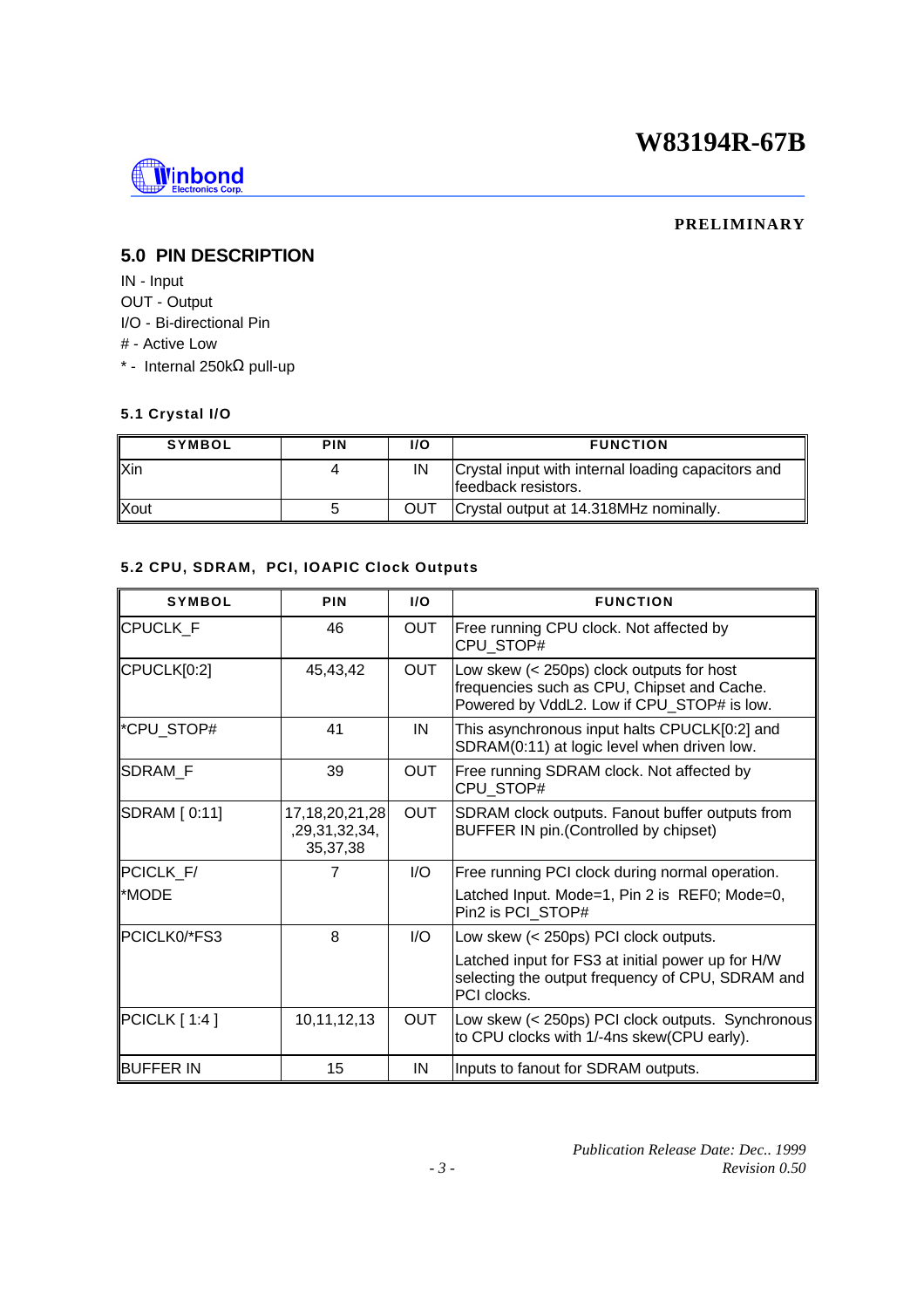

### **PRELIMINARY**

### **5.3 I<sup>2</sup>C Control Interface**

| <b>SYMBOL</b> | <b>PIN</b> | 1/O | <b>FUNCTION</b>                                                                    |
|---------------|------------|-----|------------------------------------------------------------------------------------|
| ll*SDATA      | 23         | 1/O | Serial data of $I^2C$ 2-wire control interface with internal<br>pull-up resistor.  |
| ll*SDCLK      | 24         | IN  | Serial clock of $I^2C$ 2-wire control interface with<br>internal pull-up resistor. |

## **5.4 Fixed Frequency Outputs**

| <b>SYMBOL</b>            | <b>PIN</b>    | I/O | <b>FUNCTION</b>                                                                                                             |  |
|--------------------------|---------------|-----|-----------------------------------------------------------------------------------------------------------------------------|--|
| REF0 / *PCI_STOP#        | $\mathcal{P}$ | I/O | 14.318MHz reference clock. This REF output is the<br>stronger buffer for ISA bus loads.                                     |  |
|                          |               |     | Halt PCICLK(0:4) clocks at logic 0 level, when input<br>low (In mobile mode. MODE=0)                                        |  |
| IREF1 / *FS2             | 48            | I/O | 14.318MHz reference clock.                                                                                                  |  |
|                          |               |     | Latched input for FS2 at initial power up for H/W<br>selecting the output frequency of CPU, SDRAM and<br><b>PCI</b> clocks. |  |
| $\parallel$ 24MHz / *FS1 | 25            | 1/O | 24MHz output clock.                                                                                                         |  |
|                          |               |     | Latched input for FS1 at initial power up for H/W<br>selecting the output frequency of CPU, SDRAM and<br>PCI clocks.        |  |
| 48MHz / *FS0             | 26            | 1/O | 48MHz output for USB during normal operation.                                                                               |  |
|                          |               |     | Latched input for FS0 at initial power up for H/W<br>selecting the output frequency of CPU, SDRAM and<br>PCI clocks.        |  |

#### **5.5 Power Pins**

| <b>SYMBOL</b> | <b>PIN</b>         | <b>FUNCTION</b>                                                       |  |  |
|---------------|--------------------|-----------------------------------------------------------------------|--|--|
| Vddq1         |                    | Power supply for Ref [0:1], Xin and Xout crystal.                     |  |  |
| VddL1         | 47                 | Power supply for CPU clock outputs, either 2.5V or<br>3.3V.           |  |  |
| Vddq2         | 6, 14              | Power supply for PCICLK_F, PCICLK[1:4], 3.3V.                         |  |  |
| Vddq3         | 19, 30, 36         | Power supply for SDRAM_F, SDRAM[0:11], and PLL<br>core, nominal 3.3V. |  |  |
| Vddq4         | 27                 | Power for 24 & 48MHz output buffers and PLL core.                     |  |  |
| <b>Vss</b>    | 3,9,16,22,33,40,44 | Circuit Ground.                                                       |  |  |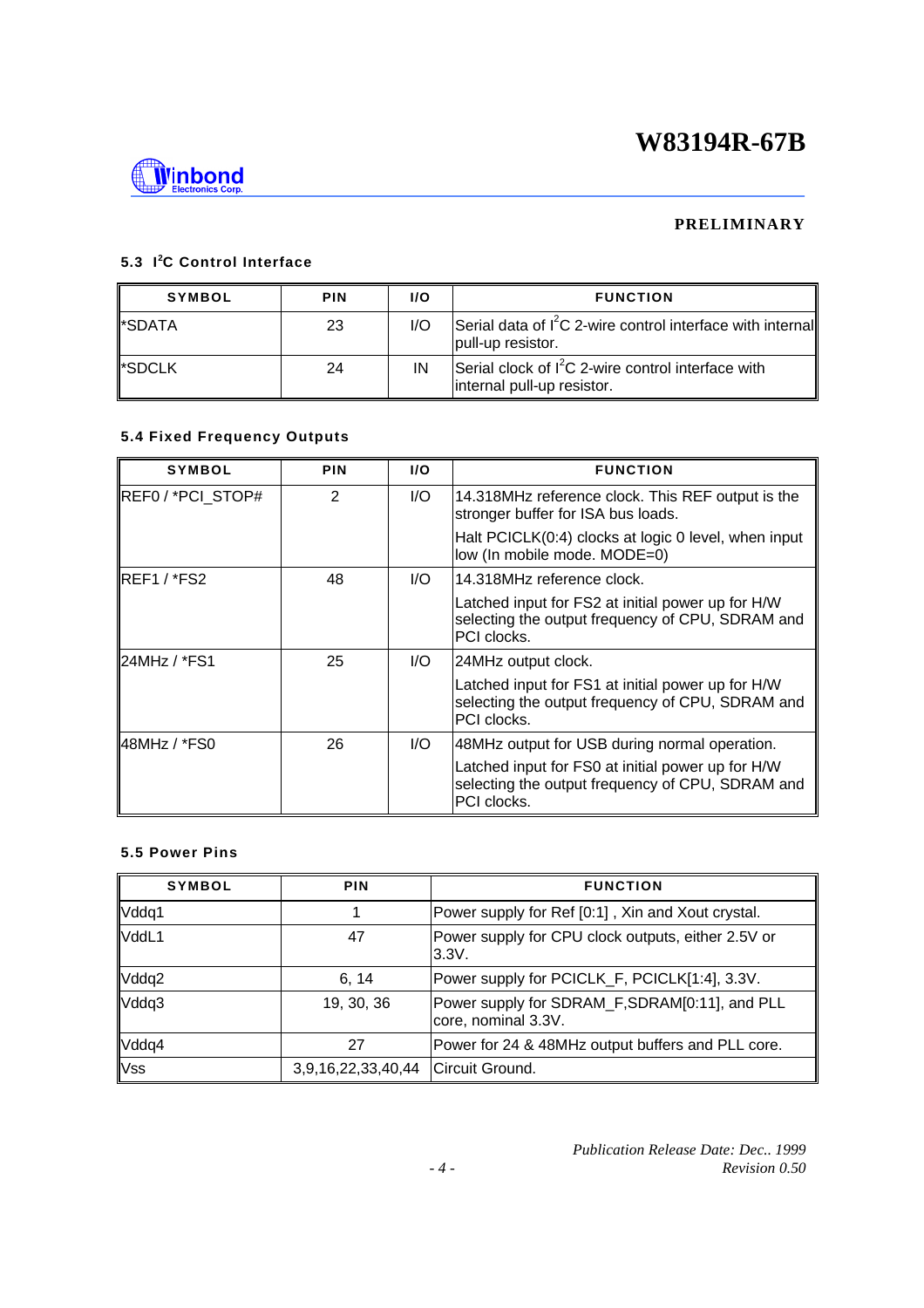

## **PRELIMINARY**

| FS <sub>3</sub> | FS <sub>2</sub> | FS <sub>1</sub> | FS0         | CPU, SDRAM(MHz) | PCI(MHz)     | <b>REF, IOAPIC (MHz)</b> |
|-----------------|-----------------|-----------------|-------------|-----------------|--------------|--------------------------|
| 1               | $\mathbf{1}$    | 1               | 1           | 60              | 30(CPU/2)    | 14.318                   |
| 1               | 1               | 1               | $\mathbf 0$ | 66.8            | 33.4(CPU/2)  | 14.318                   |
| 1               | $\mathbf{1}$    | $\Omega$        | 1           | 70              | 35(CPU/2)    | 14.318                   |
| 1               | $\mathbf{1}$    | $\Omega$        | $\Omega$    | 90              | 30(CPU/3)    | 14.318                   |
| 1               | $\mathbf{0}$    | 1               | 1           | 97.0            | 32.33(CPU/3) | 14.318                   |
| 1               | $\Omega$        | 1               | $\Omega$    | 83.3            | 27.77(CPU/3) | 14.318                   |
| 1               | $\Omega$        | $\Omega$        | 1           | 95.25           | 31.75(CPU/3) | 14.318                   |
| 1               | $\Omega$        | 0               | 0           | 100.2           | 33.3(CPU/3)  | 14.318                   |
| $\mathbf 0$     | $\mathbf{1}$    | $\mathbf{1}$    | 1           | 75              | 37.5(CPU/2)  | 14.318                   |
| $\Omega$        | $\mathbf{1}$    | 1               | $\Omega$    | 80              | 40(CPU/2)    | 14.318                   |
| 0               | 1               | $\Omega$        | 1           | 83.3            | 41.65(CPU/2) | 14.318                   |
| 0               | $\mathbf{1}$    | $\Omega$        | $\Omega$    | 105             | 35(CPU/3)    | 14.318                   |
| $\mathbf 0$     | $\Omega$        | 1               | 1           | 110             | 36.67(CPU/3) | 14.318                   |
| $\Omega$        | $\Omega$        | 1               | $\Omega$    | 115             | 38.33(CPU/3) | 14.318                   |
| 0               | $\mathbf{0}$    | $\mathbf{0}$    | 1           | 124             | 31(CPU/4)    | 14.318                   |
| $\bf{0}$        | $\mathbf 0$     | $\bf{0}$        | $\bf{0}$    | 133             | 33.3(CPU/4)  | 14.318                   |

# **6.0 FREQUENCY SELECTION**

## **7.0 MODE PIN -POWER MANAGEMENT INPUT CONTROL**

| <b>MODE, Pin7 (Latched Input)</b> | PIN <sub>2</sub>  |
|-----------------------------------|-------------------|
|                                   | PCI_STOP# (Input) |
|                                   | REF0 (Output)     |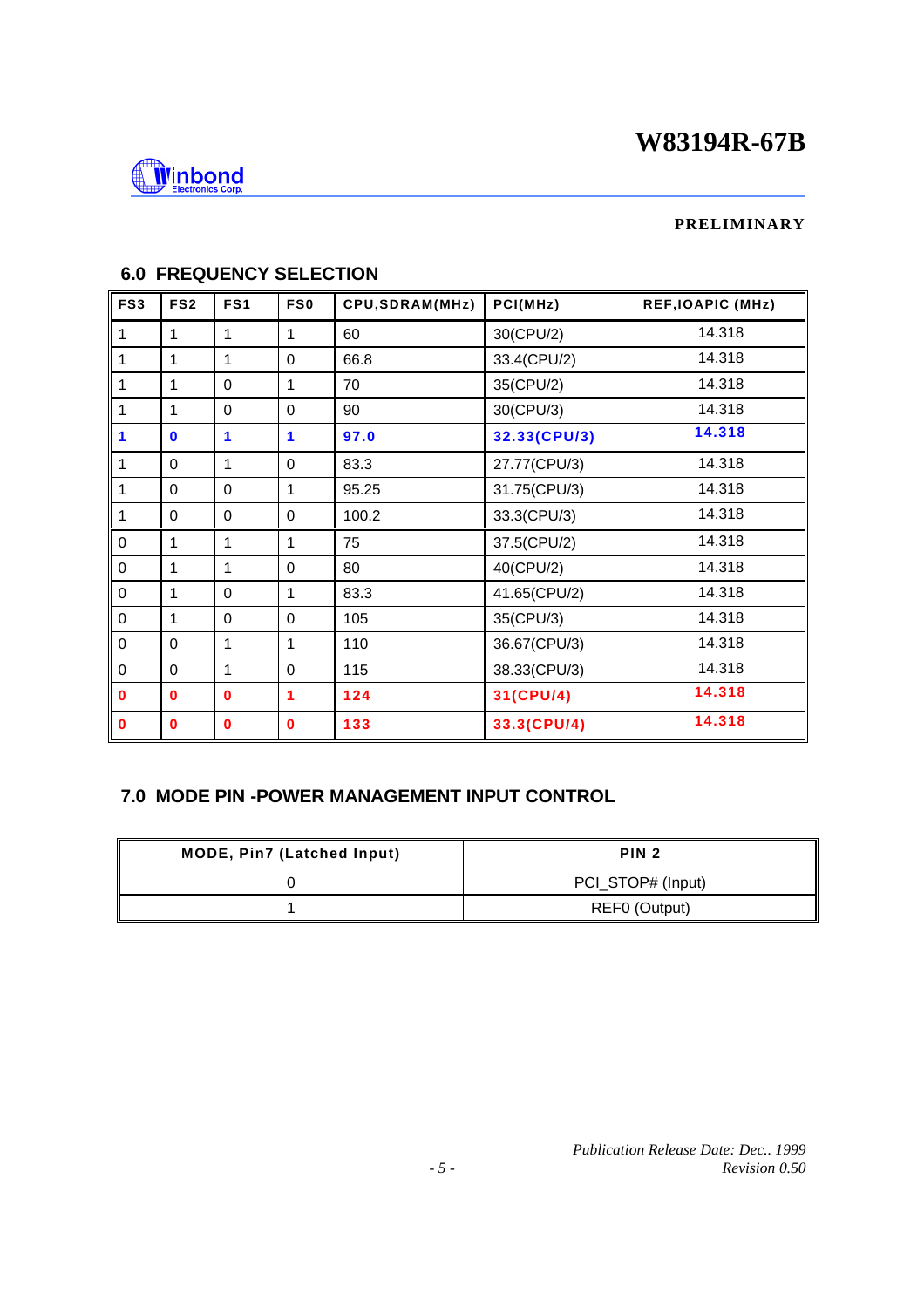

#### **PRELIMINARY**

### **8.0 FUNCTION DESCRIPTION**

#### **8.1 POWER MANAGEMENT FUNCTIONS**

All clocks can be individually enabled or disabled via the 2-wire control interface. On power up, external circuitry should allow 3 ms for the VCO? to stabilize prior to enabling clock outputs to assure correct pulse widths. When MODE=0, pins 15 and 46 are inputs (PCI\_STOP#), (CPU\_STOP#), when MODE=1, these functions are not available. A particular clock could be enabled as both the 2-wire serial control interface and one of these pins indicate that it should be enable.

The W83194R-67B may be disabled in the low state according to the following table in order to reduce power consumption. All clocks are stopped in the low state, but maintain a valid high period on transitions from running to stop. The CPU and PCI clocks transform between running and stop by waiting for one positive edge on PCICLK\_F followed by negative edge on the clock of interest, after which high levels of the output are either enabled or disabled.

| CPU_STOP# | PCI STOP# | CPUCLK 0:2,<br><b>SDRAM 0:11</b> | <b>PCI</b>     | SDRAM F.<br>CPU F.PCI F | <b>OTHER CLKS</b> |
|-----------|-----------|----------------------------------|----------------|-------------------------|-------------------|
|           |           | LOW                              | LOW            | <b>RUNNING</b>          | <b>RUNNING</b>    |
|           |           | LOW                              | <b>RUNNING</b> | <b>RUNNING</b>          | <b>RUNNING</b>    |
|           |           | <b>RUNNING</b>                   | LOW            | <b>RUNNING</b>          | <b>RUNNING</b>    |
|           |           | <b>RUNNING</b>                   | <b>RUNNING</b> | <b>RUNNING</b>          | <b>RUNNING</b>    |

## **8.2 2-W IRE I<sup>2</sup>C CONTROL INTERFACE**

The clock generator is a slave  $I^2C$  component which can be read back? The data stored in the latches for verification. All proceeding bytes must be sent to change one of the control bytes. The 2 wire control interface allows each clock output individually enabled or disabled. On power up, the W83194R-67B initializes with default register settings, and then it is optional to use the 2-wire control interface.

The SDATA signal only changes when the SDCLK signal is low, and is stable when SDCLK is high during normal data transfer. There are only two exceptions. One is a high-to-low transition on SDATA while SDCLK is high used to indicate the beginning of a data transfer cycle. The other is a low-to-high transition on SDATA while SDCLK is high used to indicate the end of a data transfer cycle. Data is always sent as complete 8-bit bytes followed by an acknowledge generated.

Byte writing starts with a start condition followed by 7-bit slave address and a write command bit [1101 0010], command code checking [0000 0000], and byte count checking. After successful reception of each byte, an acknowledge (low) on the SDATA wire will be generated by the clock chip. Controller can start to write to internal I<sup>2</sup>C registers after the string of data. The sequence order is as follows: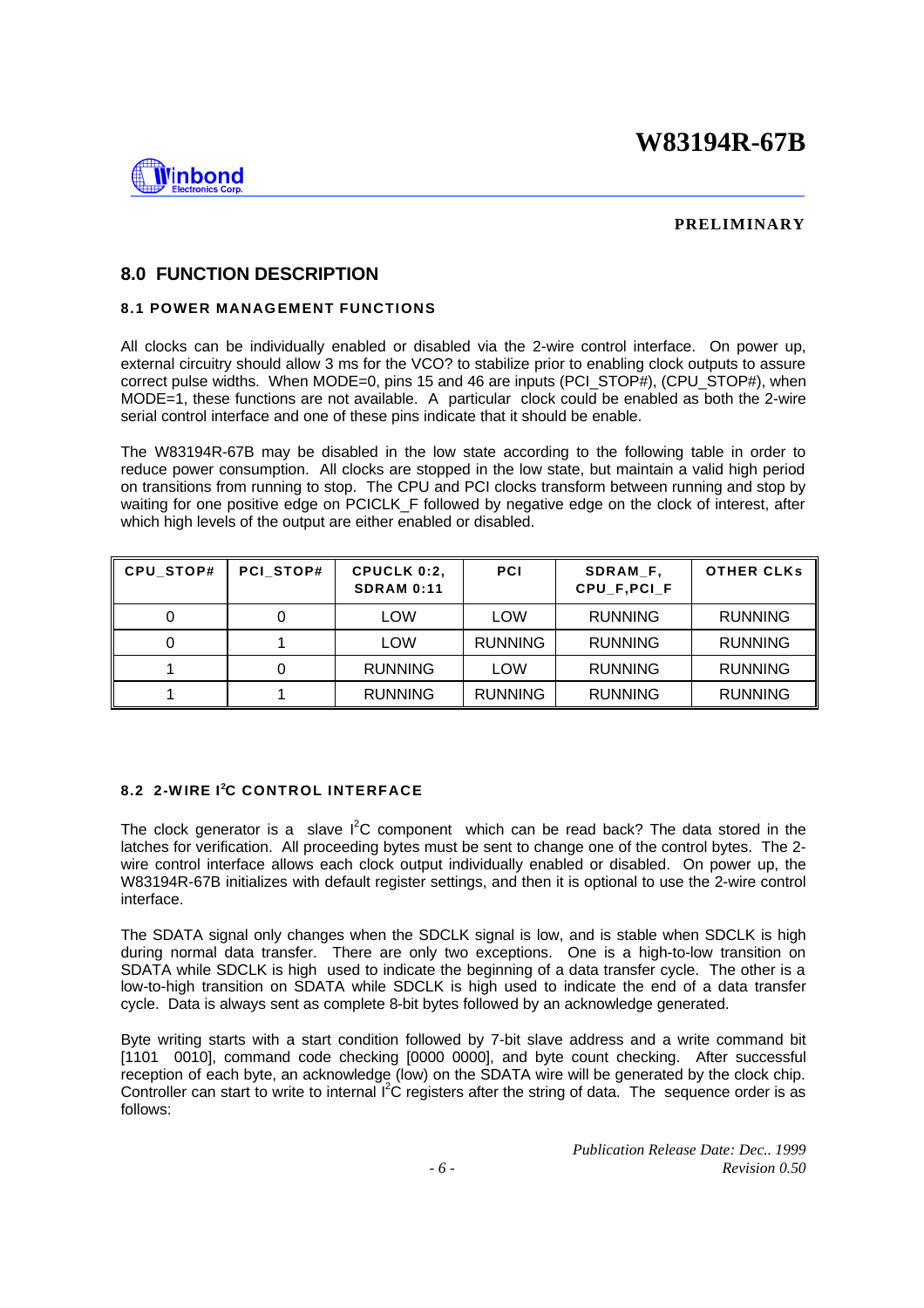

### **PRELIMINARY**

Bytes sequence order for  $I^2C$  controller :

| <b>Clock Address</b><br>8 bits dummy<br>Ack<br>$A(6:0)$ & R/W<br><b>Command code</b> | Ack | 8 bits dummy<br><b>Byte count</b> | Ack | Byte0,1,2<br>until Stop |
|--------------------------------------------------------------------------------------|-----|-----------------------------------|-----|-------------------------|
|--------------------------------------------------------------------------------------|-----|-----------------------------------|-----|-------------------------|

Set R/W to 1 when read back the data sequence is as follows :

| <b>Clock Address</b><br>$A(6:0)$ & R/W | Ack | Byte 0 | Ack | <b>Byte 1</b> | Ack | Byte2, 3, 4<br>until Stop |
|----------------------------------------|-----|--------|-----|---------------|-----|---------------------------|
|----------------------------------------|-----|--------|-----|---------------|-----|---------------------------|

#### **8.3 SERIAL CONTROL REGISTERS**

The Pin column lists the affected pin number and the @PowerUp column gives the default state at true power up. "Command Code" byte and "Byte Count" byte must be sent following the acknowledge of the Address Byte. Although the data (bits) in these two bytes are considered "don't care", they must be sent and will be acknowledge. After that, the below described sequence (Register 0, Register 1, Register 2, ....) will be valid and acknowledged.

| <b>Bit</b> | @PowerUp | Pin | <b>Description</b>                                            |  |
|------------|----------|-----|---------------------------------------------------------------|--|
| 7          | 0        |     | $0 = \pm 0.25\%$ Center type Spread Spectrum Modulation       |  |
|            |          |     | $1 = \pm 0.5\%$ Center type Spread Spectrum Modulation        |  |
| 6          | $\Omega$ |     | SSEL2 (for frequency table selection by software via $I^2C$ ) |  |
| 5          | $\Omega$ |     | SSEL1 (for frequency table selection by software via $I^2C$ ) |  |
| 4          | $\Omega$ |     | SSEL0 (for frequency table selection by software via $I^2C$ ) |  |
| 3          | $\Omega$ |     | $0 =$ Selection by hardware                                   |  |
|            |          |     | 1 = Selection by software $I^2C - Bit 2$ , 6:4                |  |
| 2          | $\Omega$ |     | SSEL3 (for frequency table selection by software via $I^2C$ ) |  |
| 1          | 0        |     | $0 = \text{Normal}$                                           |  |
|            |          |     | 1 = Spread Spectrum enabled                                   |  |
| $\Omega$   | $\Omega$ |     | $0 =$ Running                                                 |  |
|            |          |     | $1 =$ Tristate all outputs                                    |  |

| 8.3.1 Register $0$ : CPU Frequency Select Register (default = 0) |  |  |
|------------------------------------------------------------------|--|--|
|                                                                  |  |  |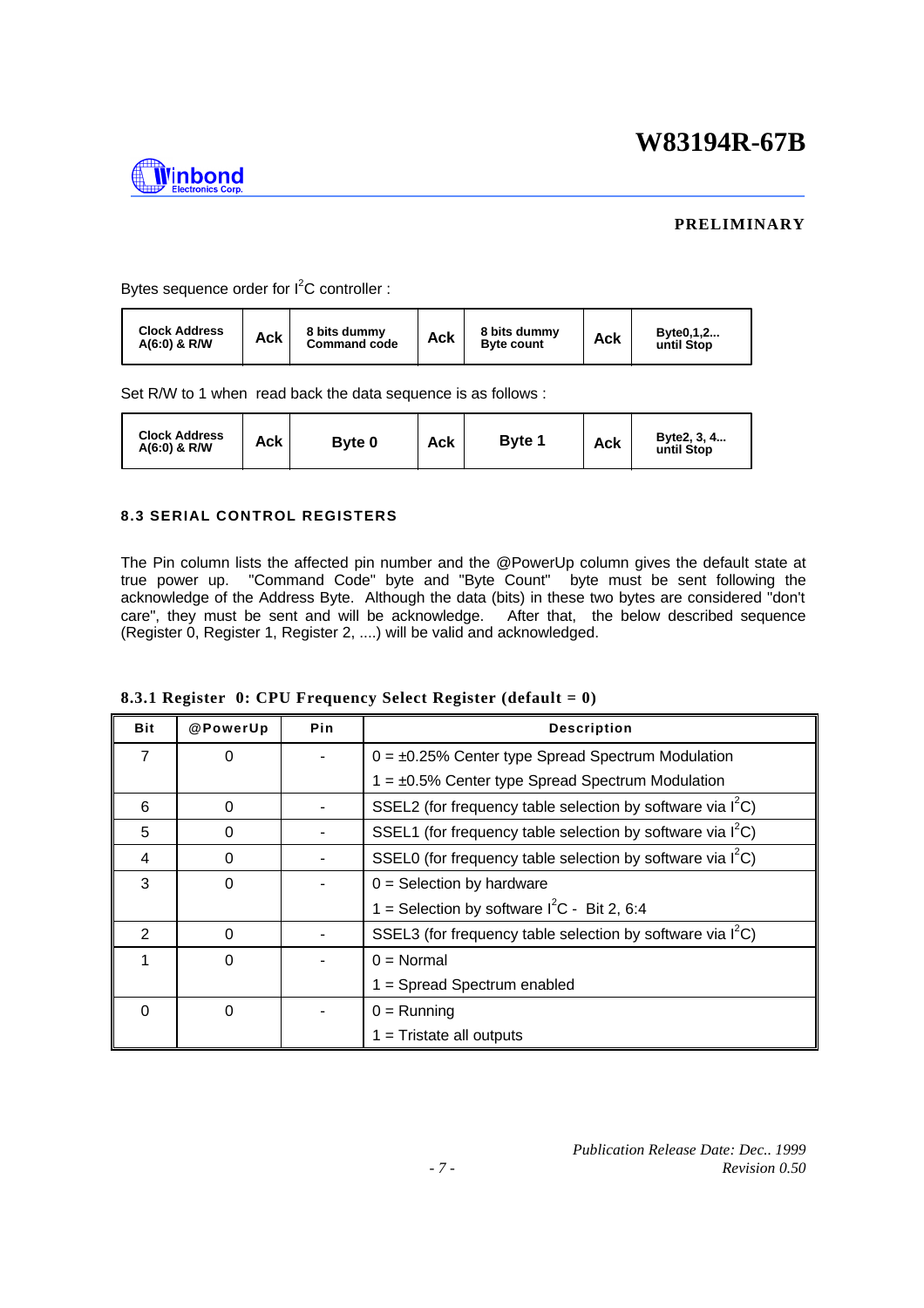

### **PRELIMINARY**

| SSEL3       | SSEL2       | SSEL1       | <b>SSEL0</b> | CPU, SDRA<br>M(MHz) | PCI(MHz)     | <b>REF, IOAPIC (MHz)</b> |
|-------------|-------------|-------------|--------------|---------------------|--------------|--------------------------|
| 1           | 1           | 1           | 1            | 60                  | $30$ (CPU/2) | 14.318                   |
|             | 1           | 1           | $\Omega$     | 66.8                | 33.4(CPU/2)  | 14.318                   |
| 1           | 1           | $\Omega$    | 1            | 70                  | 35(CPU/2)    | 14.318                   |
| 1           | 1           | $\Omega$    | $\Omega$     | 90                  | 30(CPU/3)    | 14.318                   |
| 1           | $\bf{0}$    | 1           | 1            | 97.0                | 32.33(CPU/3) | 14.318                   |
| 1           | $\Omega$    | 1           | 1            | 80                  | 26.67(CPU/3) | 14.318                   |
|             | $\Omega$    | 1           | $\Omega$     | 83.3                | 27.77(CPU/3) | 14.318                   |
| 1           | $\Omega$    | $\Omega$    | 1            | 95.25               | 31.75(CPU/3) | 14.318                   |
| 1           | $\mathbf 0$ | $\mathbf 0$ | 0            | 100.2               | 33.3(CPU/3)  | 14.318                   |
| $\mathbf 0$ | 1           | 1           | 1            | 75                  | 37.5(CPU/2)  | 14.318                   |
| $\mathbf 0$ | 1           | 1           | $\mathbf 0$  | 80                  | 40(CPU/2)    | 14.318                   |
| $\mathbf 0$ | 1           | $\mathbf 0$ | 1            | 83.3                | 41.65(CPU/2) | 14.318                   |
| $\mathbf 0$ | 1           | $\mathbf 0$ | $\mathbf 0$  | 105                 | 35(CPU/3)    | 14.318                   |
| $\mathbf 0$ | $\mathbf 0$ | 1           | 1            | 110                 | 36.67(CPU/3) | 14.318                   |
| $\mathbf 0$ | $\mathbf 0$ | 1           | $\mathbf 0$  | 115                 | 38.33(CPU/3) | 14.318                   |
| $\bf{0}$    | $\bf{0}$    | $\bf{0}$    | 1            | 124                 | 31(CPU/4)    | 14.318                   |
| $\mathbf 0$ | $\bf{0}$    | $\bf{0}$    | $\bf{0}$     | 133                 | 33.3(CPU/4)  | 14.318                   |

# **Frequency table by I2C**

 **8.3.2 Register 1 : CPU Clock Register (1 = Active, 0 = Inactive)**

| <b>Bit</b>    | @PowerUp | <b>Pin</b>               | <b>Description</b>                                 |
|---------------|----------|--------------------------|----------------------------------------------------|
|               | X        | $\overline{\phantom{a}}$ | Latched FS2#                                       |
| 6             |          | ۰                        | $0 = 0.5%$ down type spread, overrides Byte0-bit7. |
|               |          |                          | 1= Center type spread.                             |
| 5             |          | $\overline{\phantom{a}}$ | Reserved                                           |
| 4             |          | $\blacksquare$           | Reserved                                           |
| 3             |          | 42                       | CPUCLK2 (Active / Inactive)                        |
| $\mathcal{P}$ |          | 43                       | CPUCLK1 (Active / Inactive)                        |
|               |          | 45                       | CPUCLK0 (Active / Inactive)                        |
|               |          | 46                       | CPUCLK_F (Active / Inactive)                       |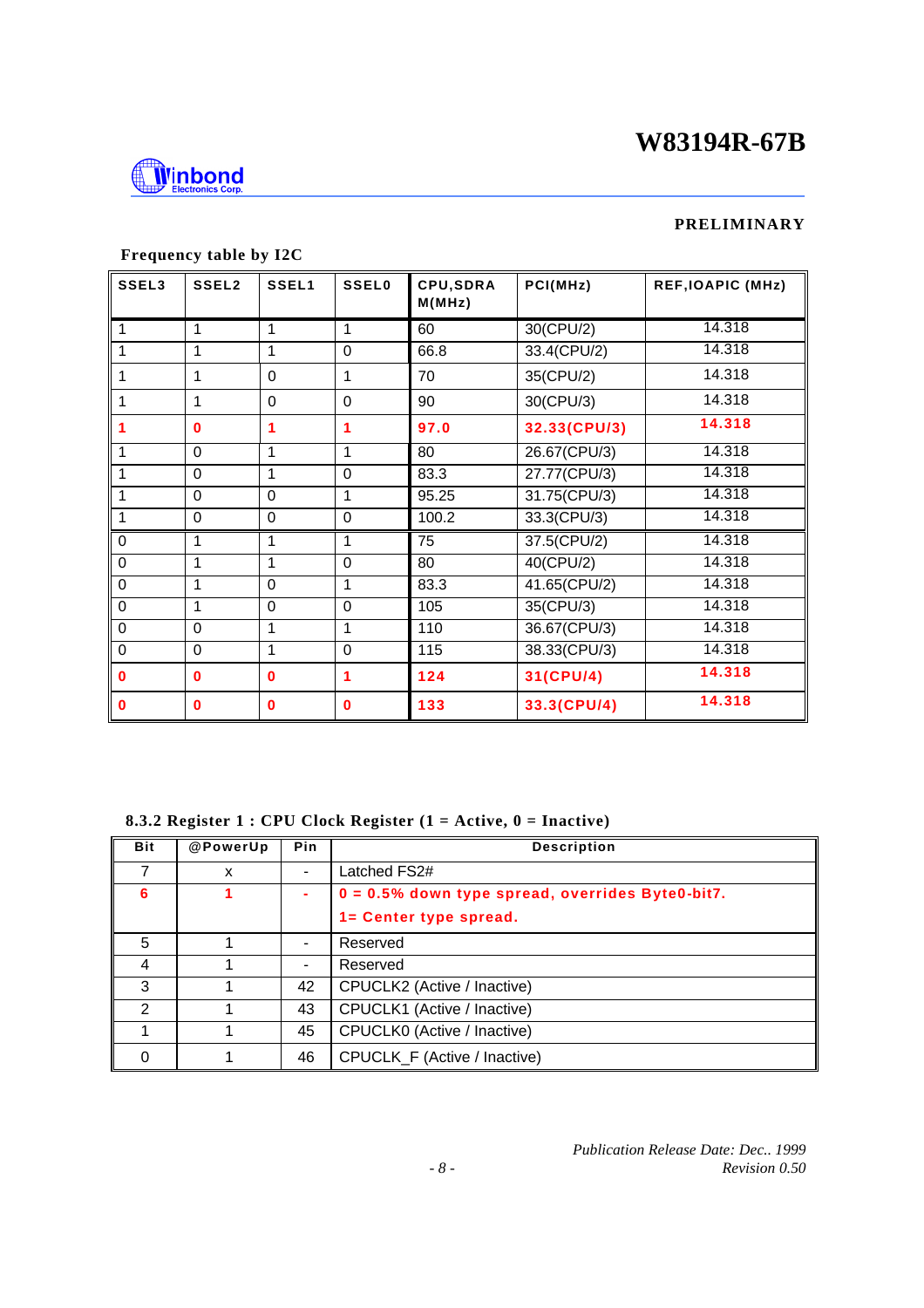

#### **PRELIMINARY**

| <b>Bit</b>    | @PowerUp | Pin                      | <b>Description</b>           |
|---------------|----------|--------------------------|------------------------------|
|               |          | ٠                        | Reserved                     |
| 6             |          | 7                        | PCICLK_F (Active / Inactive) |
| 5             |          | $\overline{\phantom{a}}$ | Reserved                     |
| 4             |          | 13                       | PCICLK4 (Active / Inactive)  |
| 3             |          | 12                       | PCICLK3 (Active / Inactive)  |
| $\mathcal{P}$ |          | 11                       | PCICLK2 (Active / Inactive)  |
|               |          | 10                       | PCICLk1 (Active / Inactive)  |
|               |          | 8                        | PCICLK0 (Active / Inactive)  |

#### **8.3.3 Register 2: PCI Clock Register (1 = Active, 0 = Inactive)**

#### **8.3.4 Register 3: SDRAM Clock Register (1 = Active, 0 = Inactive)**

| <b>Bit</b>     | @PowerUp | Pin            | <b>Description</b>              |  |  |  |
|----------------|----------|----------------|---------------------------------|--|--|--|
|                |          |                | Reserved                        |  |  |  |
| 6              | X        |                | Latched FS0#                    |  |  |  |
| 5              |          | 26             | 48MHz (Active / Inactive)       |  |  |  |
| 4              |          | 25             | 24MHz (Active / Inactive)       |  |  |  |
| 3              |          | 39             | SDRAM_F(Active / Inactive)      |  |  |  |
| $\mathfrak{p}$ |          | 21, 20, 18, 17 | SDRAM(8:11) (Active / Inactive) |  |  |  |
|                |          | 32, 31, 29, 28 | SDRAM(4:7) (Active / Inactive)  |  |  |  |
| O              |          | 38, 37, 35, 34 | SDRAM(0:3) (Active / Inactive)  |  |  |  |

#### **8.3.5 Register 4: Reserved Register (1 = Active, 0 = Inactive)**

| <b>Bit</b>     | @PowerUp | Pin                      | <b>Description</b> |  |  |  |  |  |
|----------------|----------|--------------------------|--------------------|--|--|--|--|--|
|                |          | $\blacksquare$           | Reserved           |  |  |  |  |  |
| 6              |          | $\blacksquare$           | Reserved           |  |  |  |  |  |
| 5              |          | $\blacksquare$           | Reserved           |  |  |  |  |  |
| 4              |          | $\overline{\phantom{a}}$ | Reserved           |  |  |  |  |  |
| 3              | X        | $\overline{\phantom{a}}$ | Latched FS1#       |  |  |  |  |  |
| $\overline{2}$ |          | $\overline{\phantom{a}}$ | Reserved           |  |  |  |  |  |
|                | X        | $\overline{\phantom{a}}$ | Latched FS3#       |  |  |  |  |  |
| U              |          | ٠                        | Reserved           |  |  |  |  |  |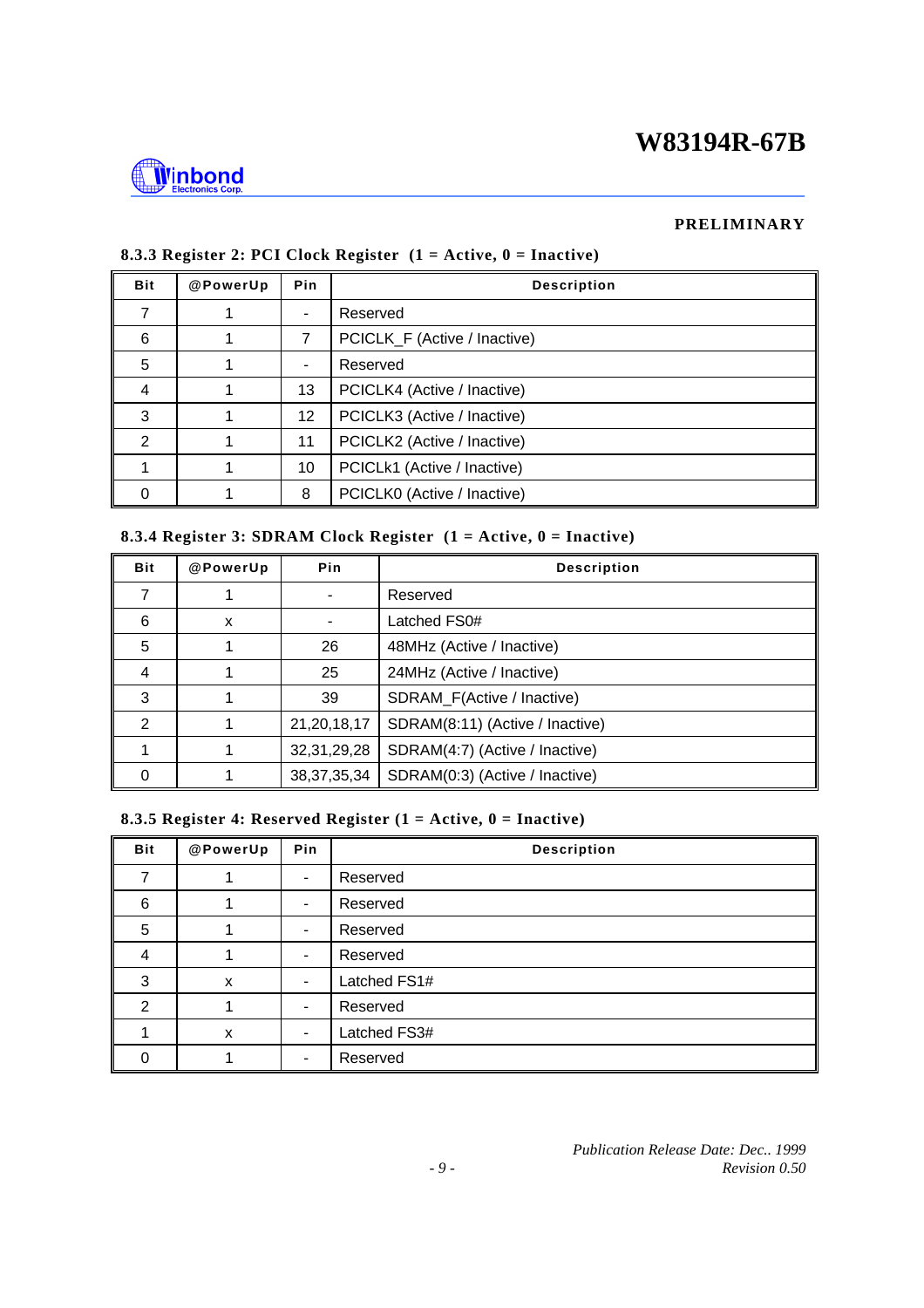

#### **PRELIMINARY**

| <b>Bit</b> | @PowerUp | Pin                      | <b>Description</b>       |
|------------|----------|--------------------------|--------------------------|
|            |          | $\overline{\phantom{a}}$ | Reserved                 |
| 6          |          | $\overline{\phantom{a}}$ | Reserved                 |
| 5          |          | $\blacksquare$           | Reserved                 |
| 4          |          | $\overline{\phantom{a}}$ | Reserved                 |
| 3          |          | $\overline{\phantom{a}}$ | Reserved                 |
| 2          |          | $\blacksquare$           | Reserved                 |
|            |          | 48                       | REF1 (Active / Inactive) |
| O          |          | 2                        | REF0 (Active / Inactive) |

#### **8.3.6 Register 5: Peripheral Control (1 = Active, 0 = Inactive)**

#### **8.3.7 Register 6: Winbond Chip ID Register (Read Only)**

| <b>Bit</b>     | @PowerUp     | Pin                          | <b>Description</b> |
|----------------|--------------|------------------------------|--------------------|
| 7              | 0            | $\blacksquare$               | Winbond Chip ID    |
| 6              | 1            | $\blacksquare$               | Winbond Chip ID    |
| 5              | $\bf{0}$     | $\qquad \qquad \blacksquare$ | Winbond Chip ID    |
| 4              | 1            | $\overline{\phantom{a}}$     | Winbond Chip ID    |
| 3              |              | $\blacksquare$               | Winbond Chip ID    |
| $\mathfrak{p}$ | $\bf{0}$     | $\overline{\phantom{0}}$     | Winbond Chip ID    |
|                | $\mathbf 0$  | $\qquad \qquad \blacksquare$ | Winbond Chip ID    |
| $\Omega$       | $\mathbf{0}$ | $\qquad \qquad \blacksquare$ | Winbond Chip ID    |

#### **NOTE:**

1.Inactive means outputs are held LOW and are disabled from switching.

2.Latched Frequency Selects(FS#) will be inverted logic load of the input frequency select pin conditions.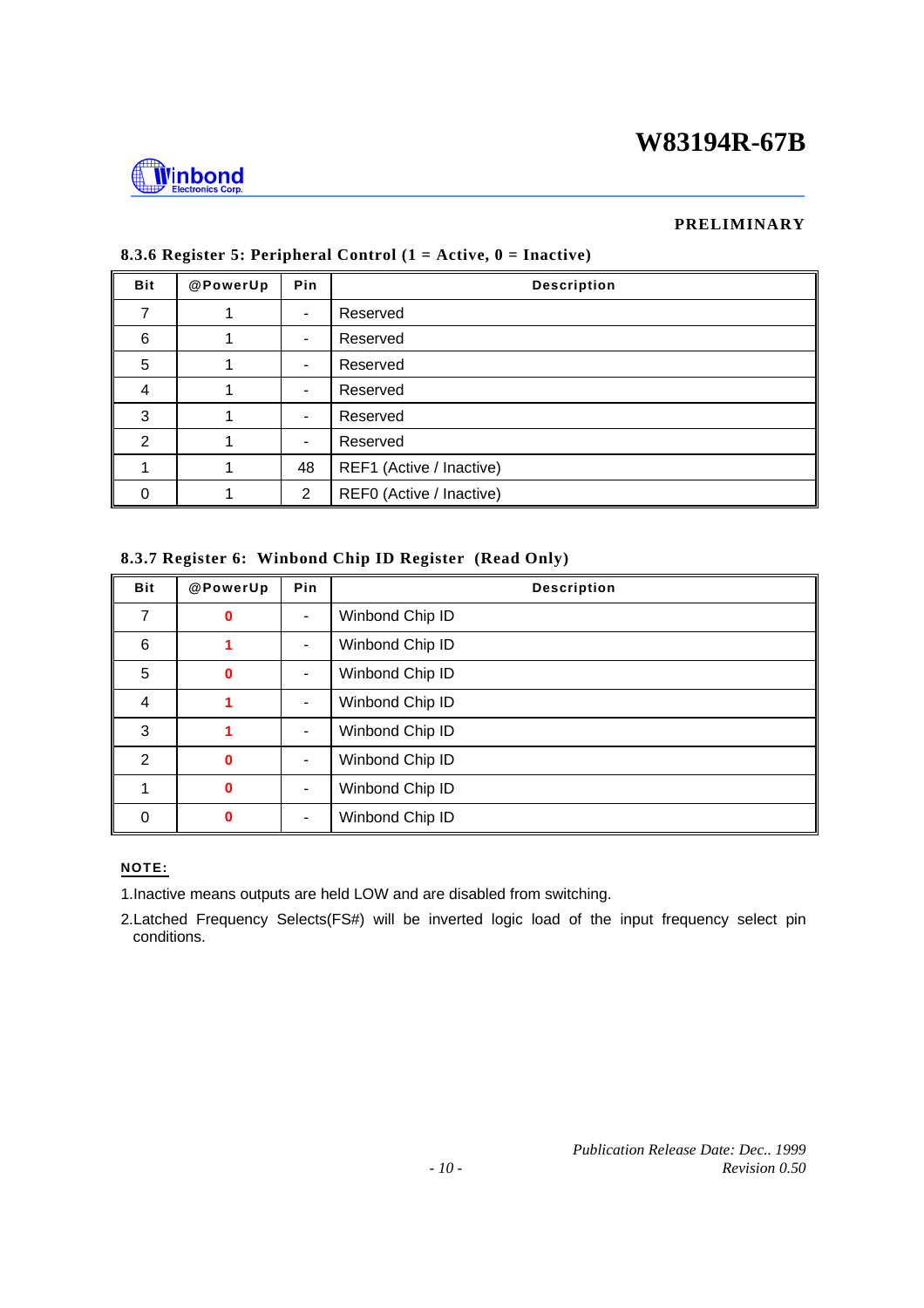

#### **PRELIMINARY**

### **9.0 SPECIFICATIONS**

## **9.1 ABSOLUTE MAXIMUM RATINGS**

Stresses greater than those listed in this table may cause permanent damage to the device. Precautions should be taken to avoid application of any voltage higher than the maximum rated voltages to this circuit. Maximum conditions for extended periods may affect reliability. Unused inputs must always be tied to an appropriate logic voltage level (Ground or Vdd).

| Symbol               | Parameter                              | Rating                                |
|----------------------|----------------------------------------|---------------------------------------|
| Vdd, V <sub>IN</sub> | Voltage on any pin with respect to GND | $-0.5$ V to $+7.0$ V                  |
| Tstg                 | Storage Temperature                    | $-65^{\circ}$ C to + 150 $^{\circ}$ C |
| Тв                   | <b>Ambient Temperature</b>             | $-55^{\circ}$ C to + 125 $^{\circ}$ C |
| ŤА                   | <b>Operating Temperature</b>           | $0^{\circ}$ C to + 70 $^{\circ}$ C    |

# **9.2 AC CHARACTERISTICS**

| $Vddq1 = Vddq2 = Vddq3 = Vddq4 = 3.3V$ , $VddL1 = VddL2 = 2.5V$ , $T_A = 0^\circ C$ to +70° C |                  |               |     |      |              |                                         |
|-----------------------------------------------------------------------------------------------|------------------|---------------|-----|------|--------------|-----------------------------------------|
| Parameter                                                                                     | Symbol           | Min           | Typ | Max  | <b>Units</b> | <b>Test Conditions</b>                  |
| Output Duty Cycle                                                                             |                  | 45            | 50  | 55   | %            | Measured at 1.5V                        |
| CPU/SDRAM to PCI Offset                                                                       | <b>t</b> OFF     | 1             |     | 4    | ns           | 15 pF Load Measured at 1.5V             |
| Skew (CPU-CPU), (PCI-<br>PCI), (SDRAM-SDRAM)                                                  | tskew            |               |     | 250  | <b>ps</b>    | 15 pF Load Measured at 1.5V             |
| <b>CPU/SDRAM</b>                                                                              | tccJ             |               |     | ±250 | ps           |                                         |
| Cycle to Cycle Jitter                                                                         |                  |               |     |      |              |                                         |
| <b>CPU/SDRAM</b>                                                                              | tја              |               |     | 500  | ps           |                                         |
| Absolute Jitter                                                                               |                  |               |     |      |              |                                         |
| Jitter Spectrum 20 dB                                                                         | <b>BWJ</b>       |               |     | 500  | <b>KHz</b>   |                                         |
| <b>Bandwidth from Center</b>                                                                  |                  |               |     |      |              |                                         |
| Output Rise $(0.4V \sim 2.0V)$                                                                | ttlh             | $0.4^{\circ}$ |     | 1.6  | ns           | 15 pF Load on CPU and PCI               |
| & Fall (2.0V ~0.4V) Time                                                                      | t <sub>thl</sub> |               |     |      |              | outputs                                 |
| Overshoot/Undershoot                                                                          | Vover            |               |     | 1.5  | V            | 22 $\Omega$ at source of 8 inch PCB     |
| <b>Beyond Power Rails</b>                                                                     |                  |               |     |      |              | run to 15 pF load                       |
| <b>Ring Back Exclusion</b>                                                                    | <b>VRBE</b>      |               |     | 2.1  | V            | Ring Back must not enter this<br>range. |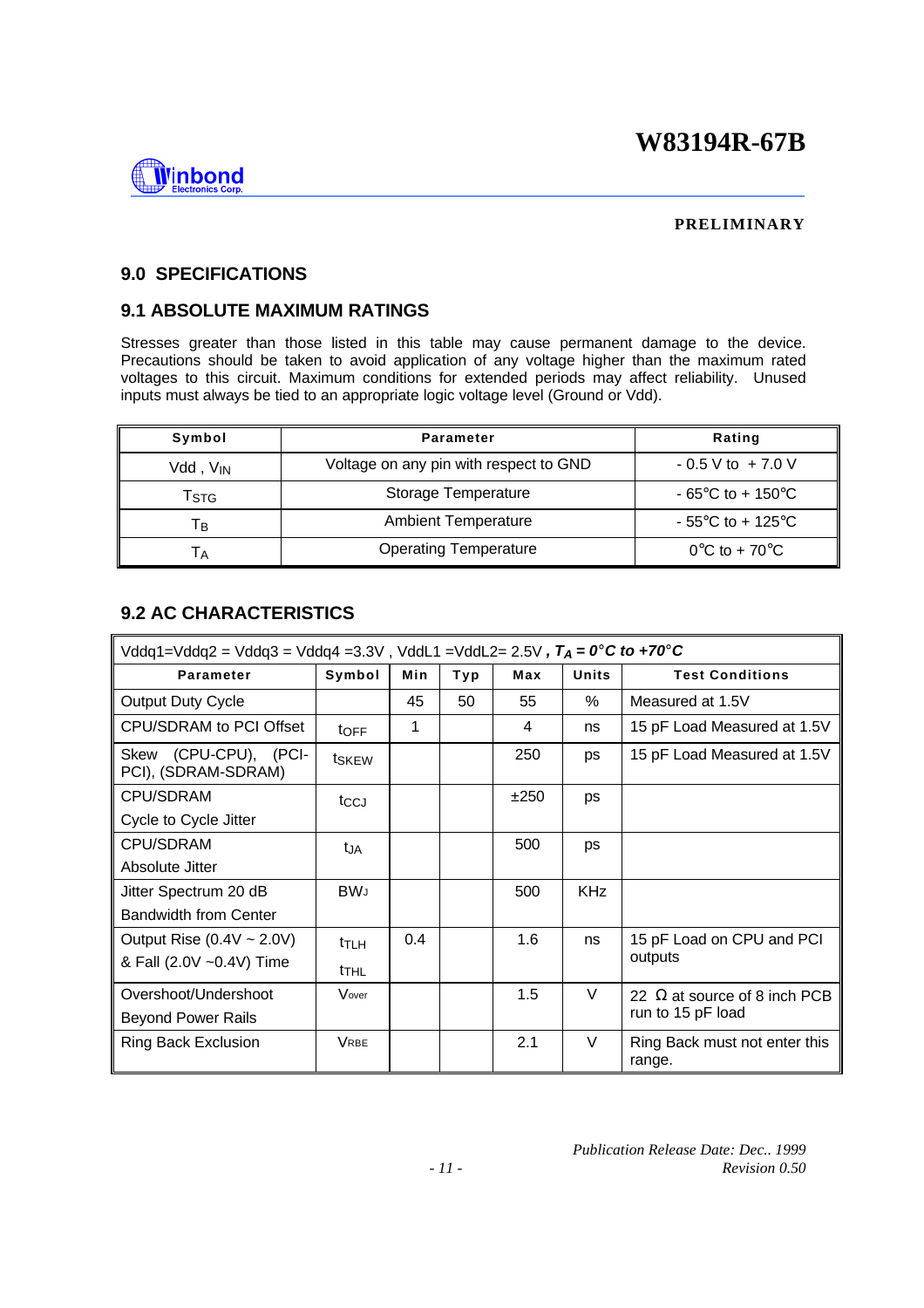

### **PRELIMINARY**

# **9.3 DC CHARACTERISTICS**

| Vddq1=Vddq2 = Vddq3 = Vddq4 =3.3V, VddL1 =VddL2= 2.5V, $T_A = 0^\circ C$ to +70°C |                    |     |     |     |              |                              |  |
|-----------------------------------------------------------------------------------|--------------------|-----|-----|-----|--------------|------------------------------|--|
| <b>Parameter</b>                                                                  | Symbol             | Min | Typ | Max | <b>Units</b> | <b>Test Conditions</b>       |  |
| Input Low Voltage                                                                 | $V_{IL}$           |     |     | 0.8 | $V_{dc}$     |                              |  |
| Input High Voltage                                                                | V <sub>IH</sub>    | 2.0 |     |     | $V_{dc}$     |                              |  |
| Input Low Current                                                                 | 厑                  |     |     | -66 | μA           |                              |  |
| Input High Current                                                                | Iін                |     |     | 5   | μA           |                              |  |
| <b>Output Low Voltage</b>                                                         | VOL                |     |     | 0.4 | $V_{dc}$     | All outputs                  |  |
| $I_{OL} = 4 mA$                                                                   |                    |     |     |     |              |                              |  |
| Output High Voltage                                                               | VOH                | 2.4 |     |     | $V_{dc}$     | All outputs using 3.3V power |  |
| $I_{OH} = 4mA$                                                                    |                    |     |     |     |              |                              |  |
| Tri-State leakage Current                                                         | loz                |     |     | 10  | μA           |                              |  |
| <b>Dynamic Supply Current</b>                                                     | $I_{dd3}$          |     |     |     | mA           | $CPU = 66.6 MHz$             |  |
| for Vdd + Vddq3                                                                   |                    |     |     |     |              | $PCI = 33.3$ Mhz with load   |  |
| <b>Dynamic Supply Current</b>                                                     | l <sub>dd2</sub>   |     |     |     | mA           | Same as above                |  |
| for Vddq2 + Vddq2b                                                                |                    |     |     |     |              |                              |  |
| <b>CPU Stop Current</b>                                                           | ICPUS <sub>3</sub> |     |     |     | mA           | Same as above                |  |
| for Vdd + Vddq3                                                                   |                    |     |     |     |              |                              |  |
| <b>CPU Stop Current</b>                                                           | I <sub>CPUS2</sub> |     |     |     | mA           | Same as above                |  |
| for Vddq2 + Vddq2b                                                                |                    |     |     |     |              |                              |  |
| PCI Stop Current                                                                  | $I_{PD3}$          |     |     |     | mA           |                              |  |
| for Vdd + Vddq3                                                                   |                    |     |     |     |              |                              |  |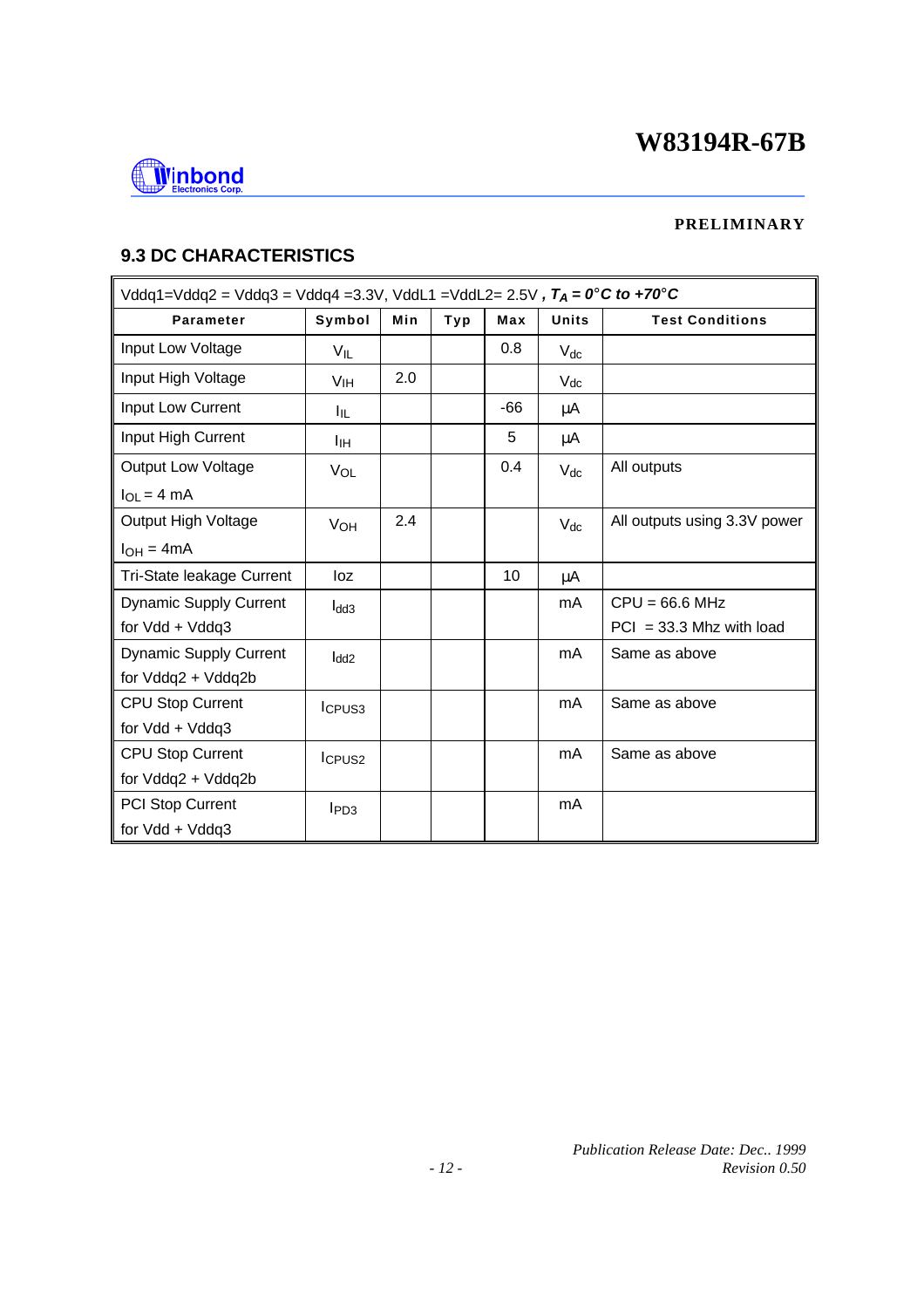

#### **PRELIMINARY**

# **9.4 BUFFER CHARACTERISTICS**

# **9.4.1 TYPE 1 BUFFER FOR CPU CLOCK**

| Parameter                                     | Symbol        | Min   | Typ | Max   | <b>Units</b> | <b>Test Conditions</b> |
|-----------------------------------------------|---------------|-------|-----|-------|--------------|------------------------|
| Pull-Up Current Min                           | IOH(min)      | $-27$ |     |       | mA           | Vout = $1.0 V$         |
| Pull-Up Current Max                           | IOH(max)      |       |     | $-27$ | mA           | Vout = $2.0V$          |
| <b>Pull-Down Current Min</b>                  | IOL(min)      |       |     |       | mA           | Vout = $1.2$ V         |
| <b>Pull-Down Current Max</b>                  | $I_{OL(max)}$ |       |     | 27    | mA           | Vout = $0.3$ V         |
| Rise/Fall Time Min<br>Between 0.4 V and 2.0 V | $T_{RF(min)}$ | 0.4   |     |       | ns           | 10pF Load              |
| Rise/Fall Time Max<br>Between 0.4 V and 2.0 V | $T_{RF(max)}$ |       |     | 1.6   | ns           | 20pF Load              |

### **9.4.2 TYPE 3 BUFFER FOR REF[0:1], 24MHZ, 48MHZ**

| Parameter                                     | Symbol                          | Min   | Typ | Max   | <b>Units</b> | <b>Test Conditions</b> |
|-----------------------------------------------|---------------------------------|-------|-----|-------|--------------|------------------------|
| Pull-Up Current Min                           | IOH(min)                        | $-29$ |     |       | mA           | Vout = $1.0 V$         |
| Pull-Up Current Max                           | IOH(max)                        |       |     | $-23$ | mA           | Vout = $3.135V$        |
| <b>Pull-Down Current Min</b>                  | IOL(min)                        | 29    |     |       | mA           | Vout = $1.95$ V        |
| <b>Pull-Down Current Max</b>                  | $I_{OL(max)}$                   |       |     |       | mA           | Vout = $0.4$ V         |
| Rise/Fall Time Min<br>Between 0.8 V and 2.0 V | $T_{RF(min)}$                   | 1.0   |     |       | ns           | 10pF Load              |
| <b>Rise/Fall Time Max</b>                     | $T_{\mathsf{RF}(\mathsf{max})}$ |       |     | 4.0   | ns           | 20pF Load              |
| Between 0.8 V and 2.0 V                       |                                 |       |     |       |              |                        |

## **9.4.3 TYPE 4 BUFFER FOR SDRAM (F,0:11)**

| Parameter                                     | Symbol        | Min | Typ | Max   | <b>Units</b> | <b>Test Conditions</b> |
|-----------------------------------------------|---------------|-----|-----|-------|--------------|------------------------|
| Pull-Up Current Min                           | IOH(min)      |     |     |       | mA           | Vout = $1.65$ V        |
| Pull-Up Current Max                           | IOH(max)      |     |     | $-46$ | mA           | Vout = $3.135$ V       |
| <b>Pull-Down Current Min</b>                  | IOL(min)      |     |     |       | mA           | Vout = $1.65$ V        |
| <b>Pull-Down Current Max</b>                  | IOL(max)      |     |     | 53    | mA           | Vout = $0.4$ V         |
| Rise/Fall Time Min<br>Between 0.8 V and 2.0 V | TF(min)       | 0.5 |     |       | ns           | 20pF Load              |
| Rise/Fall Time Max                            | $T_{RF(max)}$ |     |     | 1.3   | ns           | 30pF Load              |
| Between 0.8 V and 2.0 V                       |               |     |     |       |              |                        |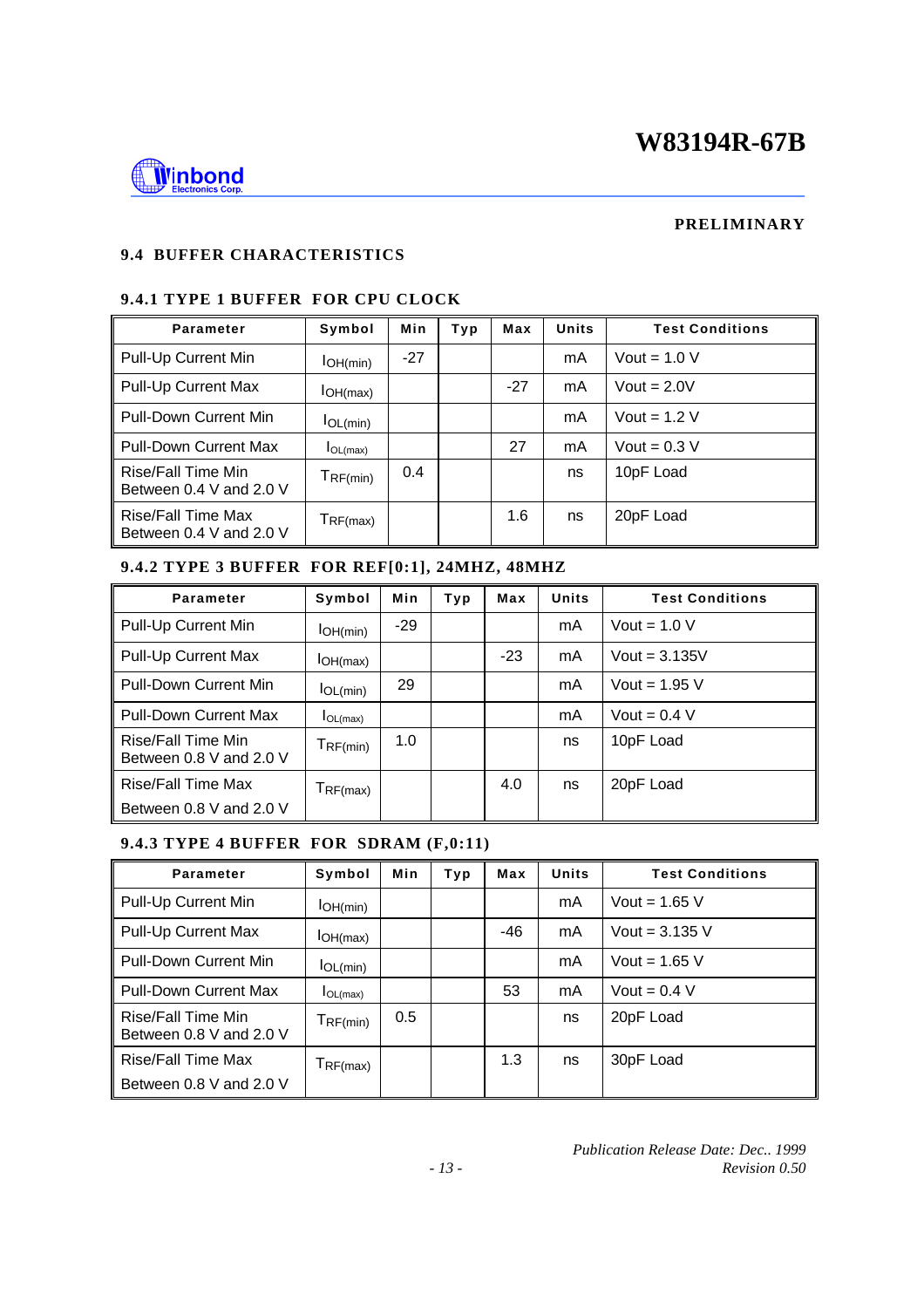

#### **PRELIMINARY**

| Parameter                                     | Symbol            | Min | Тур | Max   | <b>Units</b> | <b>Test Conditions</b> |
|-----------------------------------------------|-------------------|-----|-----|-------|--------------|------------------------|
| Pull-Up Current Min                           | IOH(min)          | -33 |     |       | mA           | Vout = $1.0 V$         |
| Pull-Up Current Max                           | IOH(max)          |     |     | $-33$ | mA           | Vout = $3.135$ V       |
| Pull-Down Current Min                         | IOL(min)          | 30  |     |       | mA           | Vout = $1.95$ V        |
| <b>Pull-Down Current Max</b>                  | IOL(max)          |     |     | 38    | mA           | Vout = $0.4$ V         |
| Rise/Fall Time Min<br>Between 0.8 V and 2.0 V | TF(min)           | 0.5 |     |       | ns           | 15pF Load              |
| <b>Rise/Fall Time Max</b>                     | $T_{\sf RF(max)}$ |     |     | 2.0   | ns           | 30pF Load              |
| Between 0.8 V and 2.0 V                       |                   |     |     |       |              |                        |

## **9.4.4 TYPE 5 BUFFER FOR PCICLK(0:4,F)**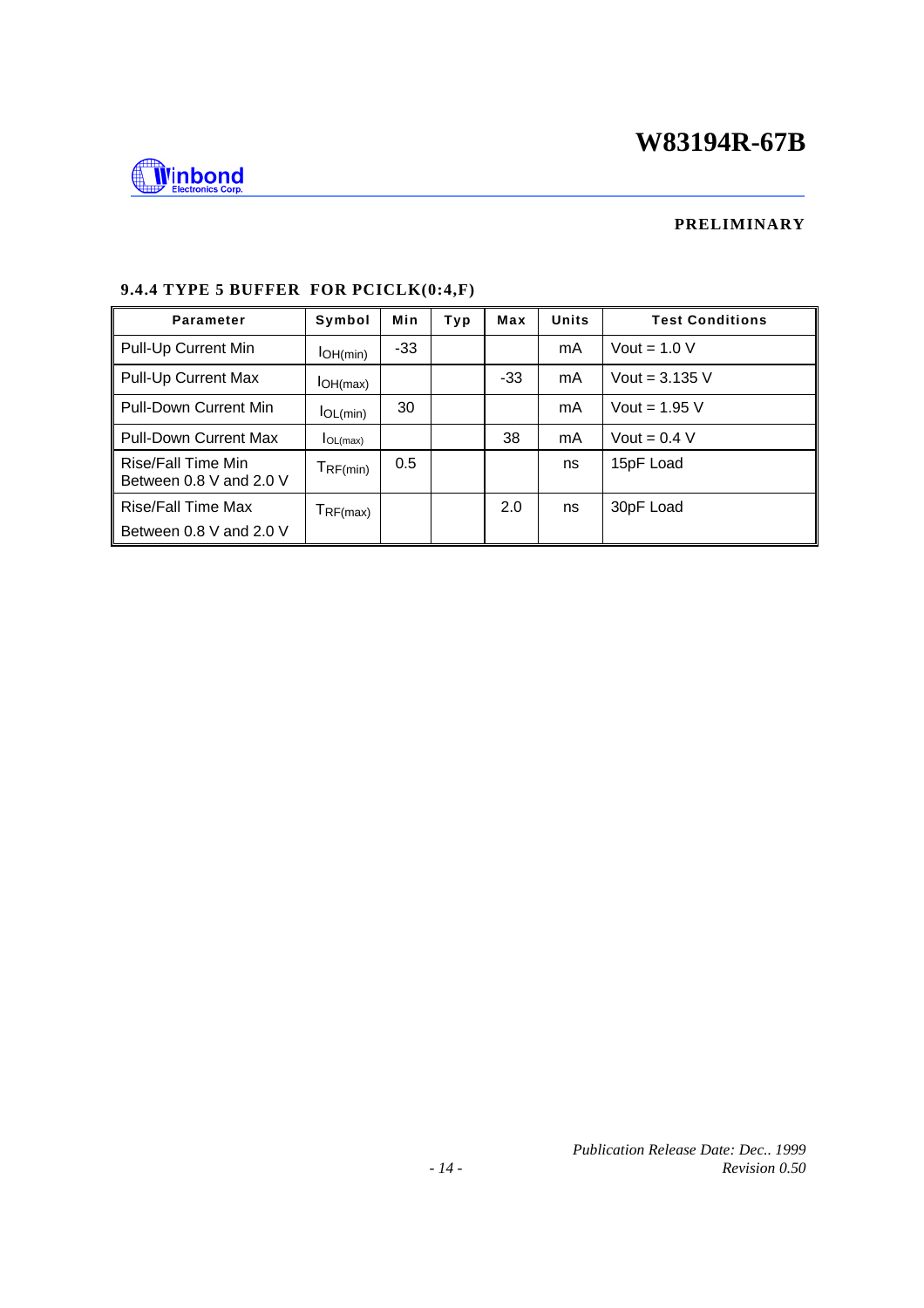

#### **PRELIMINARY**

#### **10.0 POWER MANAGEMENT TIMING**

#### **10.1 CPU\_STOP# Timing Diagram**



For synchronous Chipset, CPU\_STOP# pin is an asynchronous " active low " input pin used to stop the CPU clocks for low power operation. This pin is asserted synchronously by the external control logic at the rising edge of free running PCI clock(PCICLK F). All other clocks will continue to run while the CPU clocks are stopped. The CPU clocks will always be stopped in a low state and resume output with full pulse width. In this case, CPU ?locks on latency" is less than 4 CPU clocks and ?locks off latency" is less then 4 CPU clocks.

#### **10.2 PCI\_STOP# Timing Diagram**



For synchronous Chipset, PCI\_STOP# pin is an asynchronous ?ctive low" input pin used to stop the PCICLK [0:4] for low power operation. This pin is asserted synchronously by the external control logic at the rising edge of free running PCI clock(PCICLK\_F). All other clocks will continue to run while the PCI clocks are stopped. The PCI clocks will always be stopped in a low state and resume output with full pulse width. In this case, PCI ?locks on latency" is less than 2 PCI clocks and ?locks off latency" is less then 2 PCI clocks.

> *Publication Release Date: Dec.. 1999 - 15 - Revision 0.50*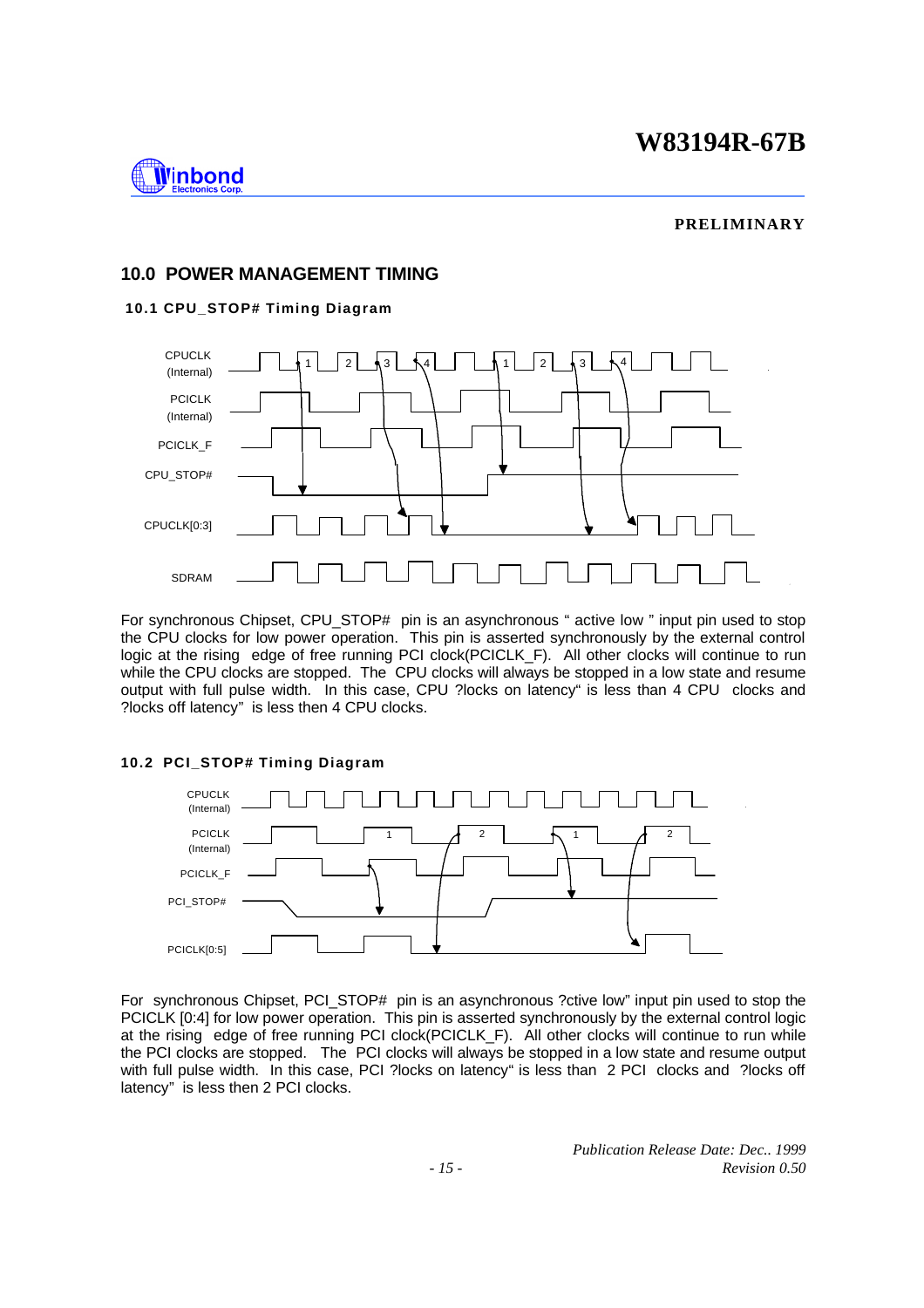

#### **PRELIMINARY**

# **11.0 OPERATION OF DUAL FUCTION PINS**



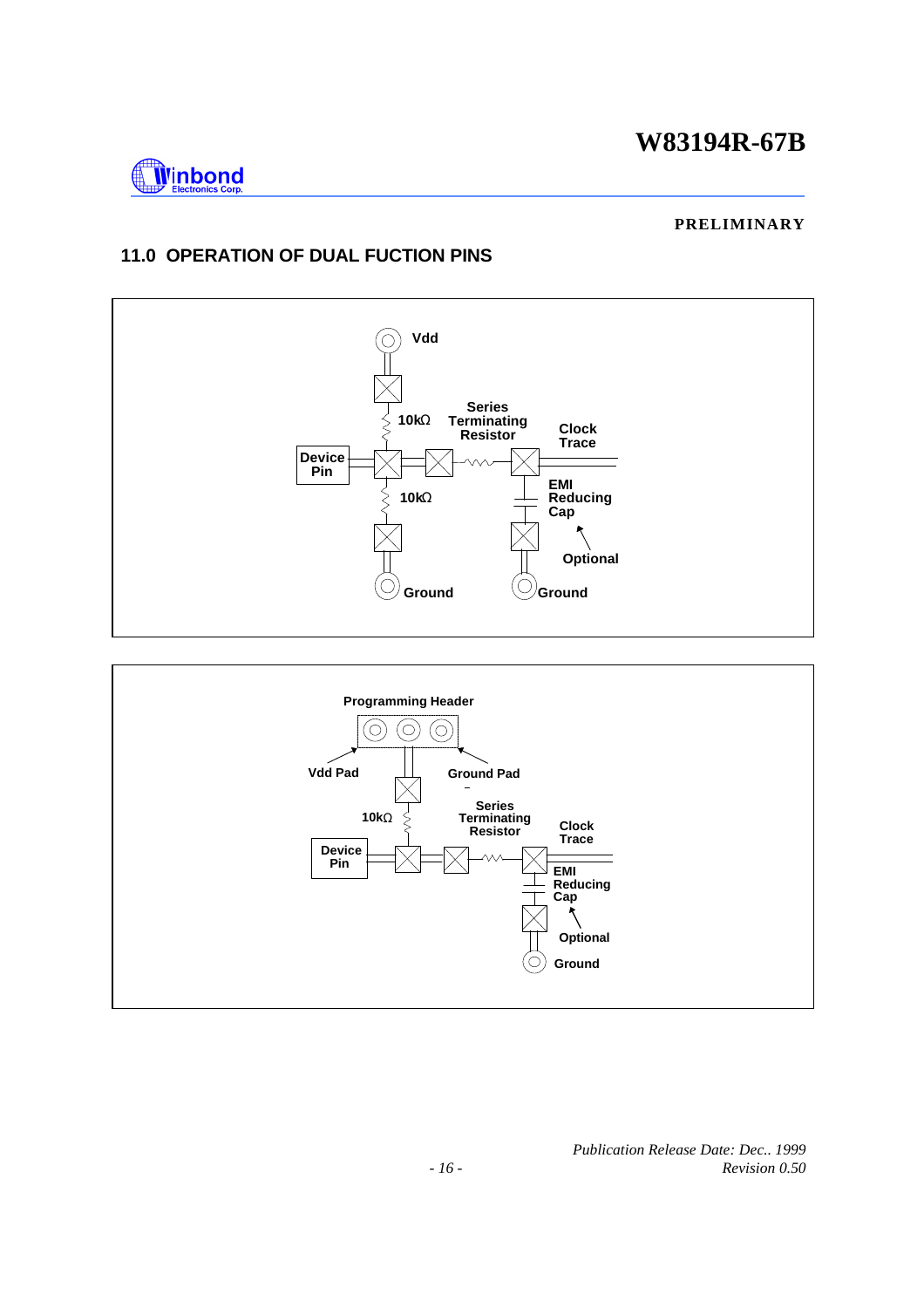

### **PRELIMINARY**

## **12.0 ORDERING INFORMATION**

| <b>Part Number</b> | Package Type | <b>Production Flow</b>                        |
|--------------------|--------------|-----------------------------------------------|
| W83194R-67B        | 48 PIN SSOP  | Commercial, $0^{\circ}$ C to +70 $^{\circ}$ C |

## **13.0 HOW TO READ THE TOP MARKING**



 1st line: Winbond logo and the type number: W83194R-67B 2nd line: Tracking code 2 8051234  **2**: wafers manufactured in Winbond FAB 2 **8051234**: wafer production series lot number 3rd line: Tracking code  $0.02 \text{ G A B}$ 002: packages made in '00, week 02 **G**: assembly house ID; A means ASE, S means SPIL, G means GR **AB**: IC revision

**All the trade marks of products and companies mentioned in this data sheet belong to their respective owners**.